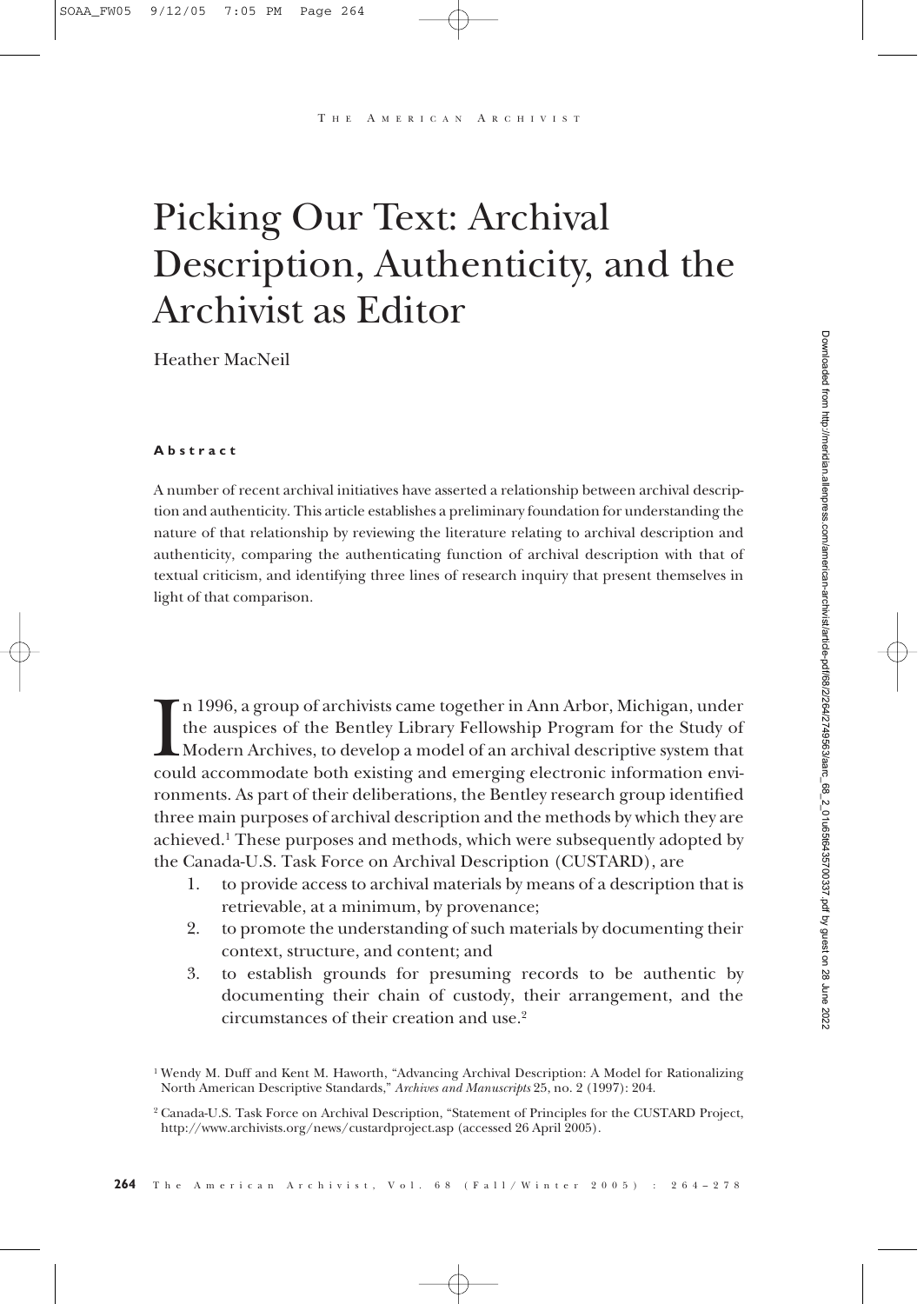While the first two purposes are familiar, the third represents a new way of thinking about archival description because it makes an explicit connection between archival description and authenticity. This article aims to lay a preliminary foundation for understanding the implications of this connection by reviewing the literature relating to archival description and authenticity, comparing the authenticating function of archival description with that of textual criticism, and identifying lines of research inquiry that present themselves in light of that comparison.

#### **The Literature Relating to Authenticity and Archival Description**

An authentic record is one that can be proven to be what it claims to be and that has not been altered or corrupted in essential respects. The authenticity of a record is assessed in relation to its identity (i.e., was it written by the person who claims to have written it?) and its integrity (i.e., has it been altered in any way since it was first created and, if so, has such alteration changed its essential character?). Protecting the authenticity of a record thus implies the need to preserve its identity and integrity over time.3 The connection drawn between authenticity and archival description is based on extending this protection from the individual record to a body of records, typically, the fonds.<sup>4</sup>

Authenticity is a concern for any area of scholarship that analyzes and interprets documentary sources. For records that are held in archival repositories, scholars traditionally have relied on the integrity of the archival procedures associated with their acquisition and management to provide assurances of the records' authenticity. The role played by archivists and archival institutions in providing assurances of the authenticity of the records in their care has been specifically recognized in the archival literature.<sup>5</sup> In recent years, a

<sup>3</sup> This characterization of authenticity is based on the work of the Authenticity Task Force of the InterPARES 1 Project. See Heather MacNeil, "Providing Grounds for Trust: Developing Conceptual Requirements for the Long-Term Preservation of Authentic Electronic Records," *Archivaria* 50 (Fall 2000): 52.

<sup>4</sup> The fonds is defined as "The whole of the records, regardless of form or medium, organically created and/or accumulated and used by a particular person, family, or corporate body in the course of that creator's activities and functions." This definition is taken from International Council on Archives, *ISAD(G): General International Standard Archival Description*, 2nd ed. (Ottawa, 2000), 10. The term "fonds" is roughly analogous to the terms "collection," "record group," and "manuscript group," which are more commonly used in the United States.

<sup>5</sup> David Bearman and Jennifer Trant, "Authenticity of Digital Resources: Towards a Statement of Requirements in the Research Process," *D-Lib Magazine* (June 1998), http://www.dlib.org/dlib/ june98/06bearman.html; Charles T. Cullen, "Authentication of Digital Objects: Lessons from a Historian's Research," in *Authenticity in a Digital Environment* (Washington, D.C.: Council on Library and Information Resources, 2000); Luciana Duranti, "Archives as a Place," *Archives and Manuscripts* 24 (November 1996): 242–55; Terry Eastwood, "Should Creating Agencies Keep Electronic Records Indefinitely?" *Archives and Manuscripts* 24 (November 1996): 256–68; Clifford Lynch, "Authenticity and Integrity in the Digital Environment: An Exploratory Analysis of the Central Role of Trust," in *Authenticity in a Digital Environment*.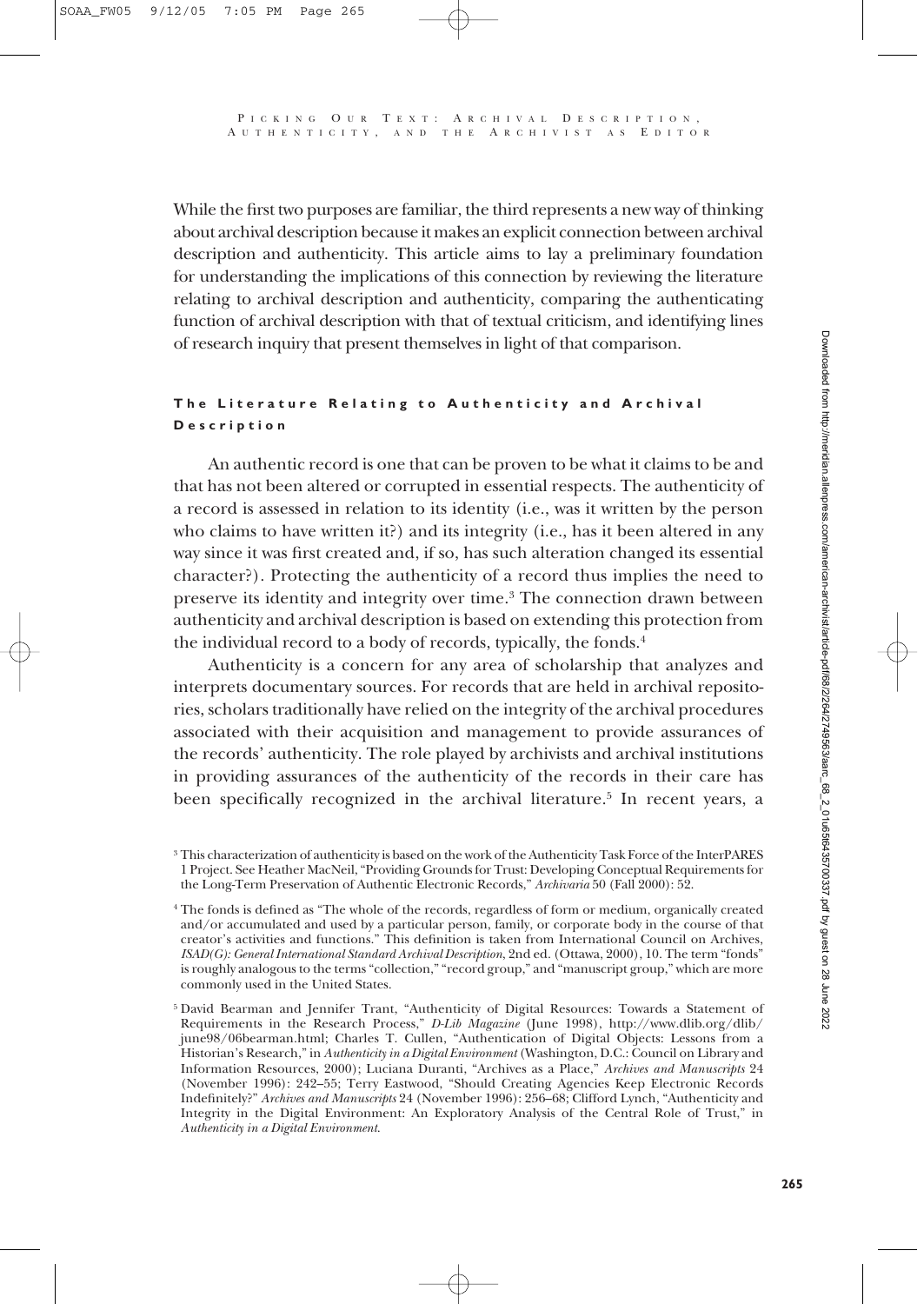number of archival research projects have explored issues of authenticity, mainly in the context of electronic records generated in organizational settings. The exploration has been both indirect<sup>6</sup> and direct.<sup>7</sup> Issues related to the assessment and maintenance of the authenticity of electronic records over the long term have been explored most extensively in the InterPARES 1 Project and, within that project, in the work undertaken by the Authenticity Task Force.8

The specific role played by archival description in providing a "collective attestation<sup>9</sup> of authenticity" for a body of records has been asserted and advocated in two of these research projects.10 Such assertion and advocacy draws on both classical and contemporary archival literature.11 However, the origins and evolution of this relationship, its embodiment in practice, and its implications for archivists and archival institutions have yet to be explored and analyzed in a critical and substantive way.

A limited contemporary archival literature in English on the historical origins of arrangement principles and the historical development of finding

<sup>10</sup> Gilliland-Swetland, "Testing Our Truths;" MacNeil, "Providing Grounds for Trust II;" Duranti and MacNeil, "Protection of Integrity," 46–67.

<sup>6</sup> Wendy Duff, "Ensuring the Preservation of Reliable Evidence: A Research Project Funded by the NHPRC," *Archivaria* 42 (Fall 1996): 28–45.

<sup>7</sup> Luciana Duranti and Heather MacNeil, "The Protection of the Integrity of Electronic Records: An Overview of the UBC-MAS Research Project," *Archivaria* 42 (Fall 1996): 46–67; Eun G. Park, "Understanding 'Authenticity' in Records and Information Management: Analyzing Practitioner Constructs," *American Archivist* 64 (Fall/Winter 2001): 270–91.

<sup>8</sup> Anne Gilliland-Swetland, "Testing Our Truths: Delineating the Parameters of the Authentic Electronic Record," *American Archivist* 65 (Fall/Winter 2002): 196–215; Heather MacNeil, "Providing Grounds for Trust II: The Findings of the Authenticity Task Force of InterPARES," *Archivaria* 54 (Fall 2002): 24–58; MacNeil, "Providing Grounds for Trust," 50, 52–78.

<sup>9</sup> The term "collective attestation of authenticity" comes from the baseline requirements developed by the Authenticity Task Force of InterPARES 1. Typically, an attestation of authenticity refers to a single record; a collective attestation of authenticity is an attestation that refers to a body of records. In other words, the attestation of authenticity covers a collectivity of records rather than a single record. See MacNeil, "Grounds for Trust II," 57–58.

<sup>11</sup> Eugenio Casanova, *Archivistica* (Siena: Lazzeri, 1928); Giorgio Cencetti, *Scritti Archivistici*, in *Fonti e Studi di Storia Legislazione e tecnica degli archivi moderni*, vol. 3, ed. Antonino Lombaro (Rome: Centro de Ricerca Editore, 1970); Michael Cook, "Archival Arrangement," *The Management of Information from Archives*, 2nd ed. (Brookfield, Vt: Gower, 1999); Duranti, "Archives as a Place," 242–55; Luciana Duranti, "The Origin and Development of the Concept of Description," *Archivaria* 35 (Spring 1993): 47–54; Hilary Jenkinson, "The Evolution of Archives," in *A Manual of Archive Administration* (London: Percy Lund, Humphries & Co. Ltd., [1937] 1965), 23–38; Elio Lodolini, *Archivistica: Principi e problemi*, 8th ed. (Milan: Franco Angeli, 1998); S. Muller Fz., J. A. Feith, and R. Fruin Th.Az., *Manual for the Arrangement and Description of Archives*, trans. Arthur H. Leavitt, 2nd. ed. (Chicago: Society of American Archivists, 2003).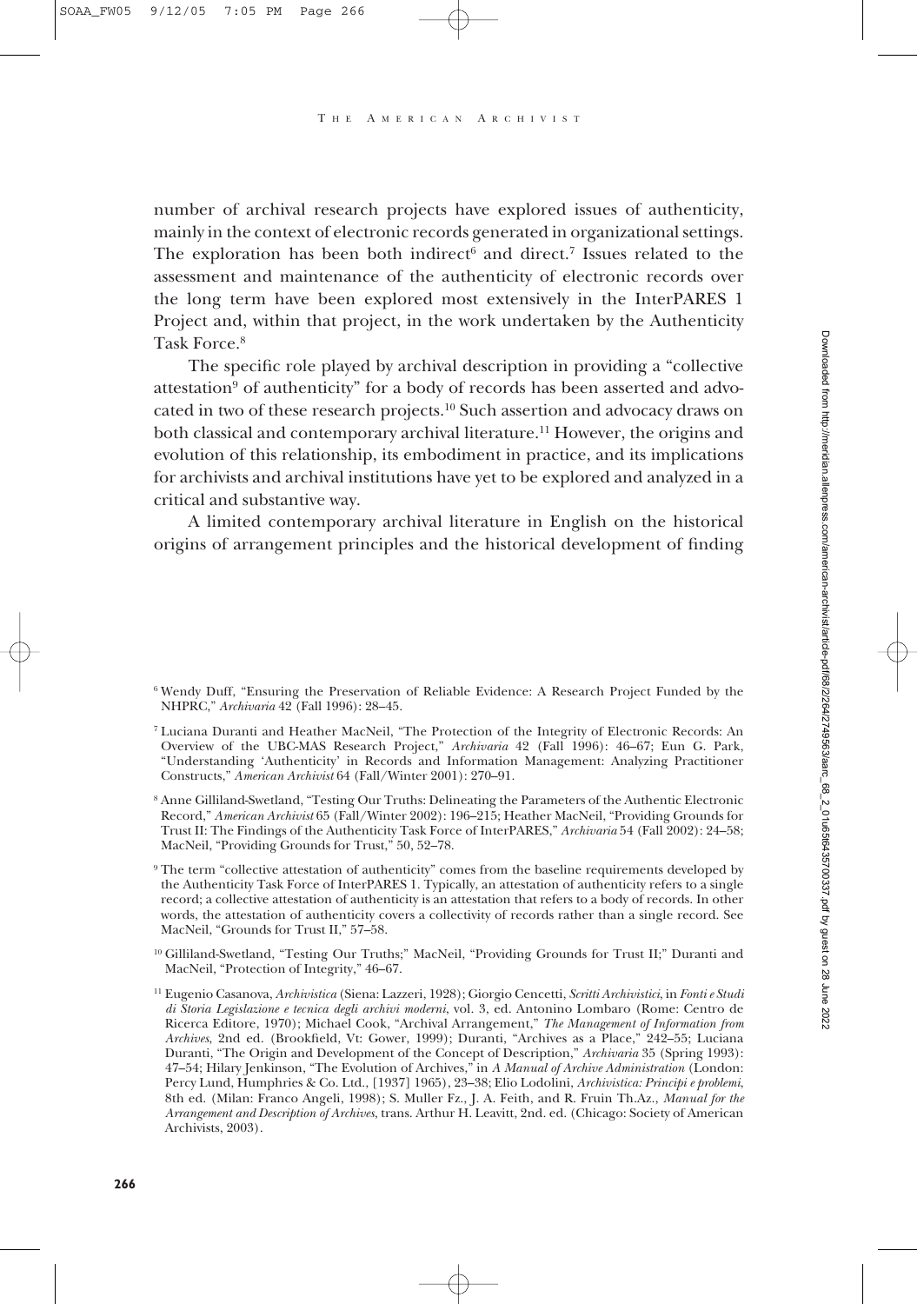aids exists.12 With few exceptions, however, such discussions are brief, and they tend to focus on specific jurisdictions and institutions. In recent years, the archival literature on arrangement and description has been dominated instead by discussion of the relative merits of fonds versus record group and fonds versus series-based arrangement and description,<sup>13</sup> on issues associated with the development and implementation of national and international descriptive standards as a means of enhancing intellectual retrieval,<sup>14</sup> and on the needs of researchers in both traditional and Web-based finding aid environments.15

- <sup>12</sup> Nancy Bartlett, "Respect des Fonds: The Origins of the Modern Archival Principle of Provenance," *Primary Sources & Original Works*, 1, nos.1–2, (1991): 107–15; Richard C. Berner, *Archival Theory and Practice in the United States: A Historical Analysis* (Seattle: University of Washington Press, 1983); Kathleen E. Brand, "The Place of the Register in the Manuscript Division of the Library of Congress," in *A Modern Archives Reader: Basic Readings in Archival Theory and Practice*, ed. Maygene F. Daniels and Timothy Walch (Washington, D.C.: National Archives and Records Service, 1984), 236–44; Arnaldo D'Addario, "The Development of Archival Science and its Present Trends," in *Archival Science on the Threshold of the Year 2000. Proceedings of the International Conference, Macerata, 3–8 September 1990*, ed. Oddo Bucci (Ancona: University of Macerata, 1992), 167–94; Michel Duchein, "The History of European Archives and the Development of the Archival Profession in Europe," *American Archivist* 55 (Winter 1992): 14–24; Luke J. Gilliland-Swetland, "The Provenance of a Profession: The Permanence of the Public Archives and Historical Manuscripts Traditions in American Archival History," in *American Archival Studies: Readings in Theory and Practice*, ed. Randall C. Jimerson (Chicago: Society of American Archivists, 2000), 123–42; Edward E. Hill, "The Preparation of Inventories at the National Archives," in *A Modern Archives Reader: Basic Readings in Archival Theory and Practice;* Judith M. Panitch, "Liberty, Equality, Posterity? Some Archival Lessons from the Case of the French Revolution," in *American Archival Studies*, 101–22; Raimo Pohjola, "The Principle of Provenance and the Arrangement of Records/Archives," in *The Principle of Provenance: Report from the First Stockholm Conference on the Archival Principle of Provenance, 2–3 September 1993* (Stockholm: Swedish National Archives, 1994), 87–101; Ernst Posner, "Max Lehmann and the Genesis of the Principle of Provenance," in *Modern Archives Administration and Records Management: A RAMP Reader,* comp. Peter Walne (Paris: Unesco, 1985), 115–23; Robert F. Reynolds, "The Incunabula of Archival Theory and Practice in the United States: J. C. Fitzpatrick's Notes on the Care, Cataloguing, Calendaring and Arranging of Manuscripts and the Public Archives' Commission's Uncompleted 'Primer of Archival Economy," *American Archivist* 54 (Fall 1991): 466–82; T. R. Schellenberg, "Principles of Arrangement," in *Modern Archives: Principles and Techniques* (Chicago: University of Chicago Press, 1956), 168–93; Donato Tamblé, "Archival Theory in Italy Today," *Archival Science* 1 (2001): 83–100.
- <sup>13</sup> Terry Cook, "The Concept of the Archival Fonds: Theory, Description, and Provenance in the Post-Custodial Era," in *The Archival Fonds: From Theory to Practice*, ed. Terry Eastwood (Ottawa: Bureau of Canadian Archivists, 1992), 31–86; Michel Duchein, "Theoretical Principles and Practical Problems of Respect des Fonds in Archival Science," *Archivaria* 16 (Summer 1983): 64–82; Chris Hurley, "The Australian ('Series') System: An Exposition," in *The Records Continuum: Ian Maclean and the Australian Archives First Fifty Years*, ed. Sue McKemmish and Michael Piggott (Clayton, Australia: Ancora Press, 1994), 150–72; Bob Krawczyk, "Cross Reference Heaven: The Abandonment of the Fonds as the Primary Level of Arrangement for Ontario Government Records," *Archivaria* 48 (Fall 1999): 131–53; Terry Eastwood, "Putting the Parts of the Whole Together: Systematic Arrangement of Archives," *Archivaria* 50 (Fall 2000): 93–116; Mark Wagland and Russell Kelly, "The Series System: A Revolution in Archival Control," in *The Records Continuum,* 131–49.
- <sup>14</sup> Duff and Haworth, "Advancing Archival Description,": 94-217; Steven Hensen, "The First Shall Be First: *APPM* and its Impact on American Archival Description," *Archivaria* 35 (Spring 1993): 64–70; Daniel V. Pitti, "Encoded Archival Description: The Development of an Encoded Standard for Archival Finding Aids," *American Archival Studies*, 395–416; James M. Roth, "Serving Up EAD: An Exploratory Study on the Deployment and Utilization of Encoded Archival Description Finding Aids," *American Archivist* 64 (Fall/Winter 2001): 214–37.
- <sup>15</sup> Elizabeth H. Dow, et al., "The Burlington Agenda: Research Issues in Intellectual Access to Electronically Published Historical Documents," *American Archivist* 64 (Fall/Winter 2001): 292–307; Wendy Duff, "The Acceptance and Implementation of the Rules for Archival Description by Canadian Archives: A Survey," *Archivaria* 47(Spring 1999): 27–45; Wendy Duff and Penka Stoyanova, "Transforming the Crazy Quilt: Archival Displays from a User's Point of View," *Archivaria* 45 (Spring 1998): 44–79.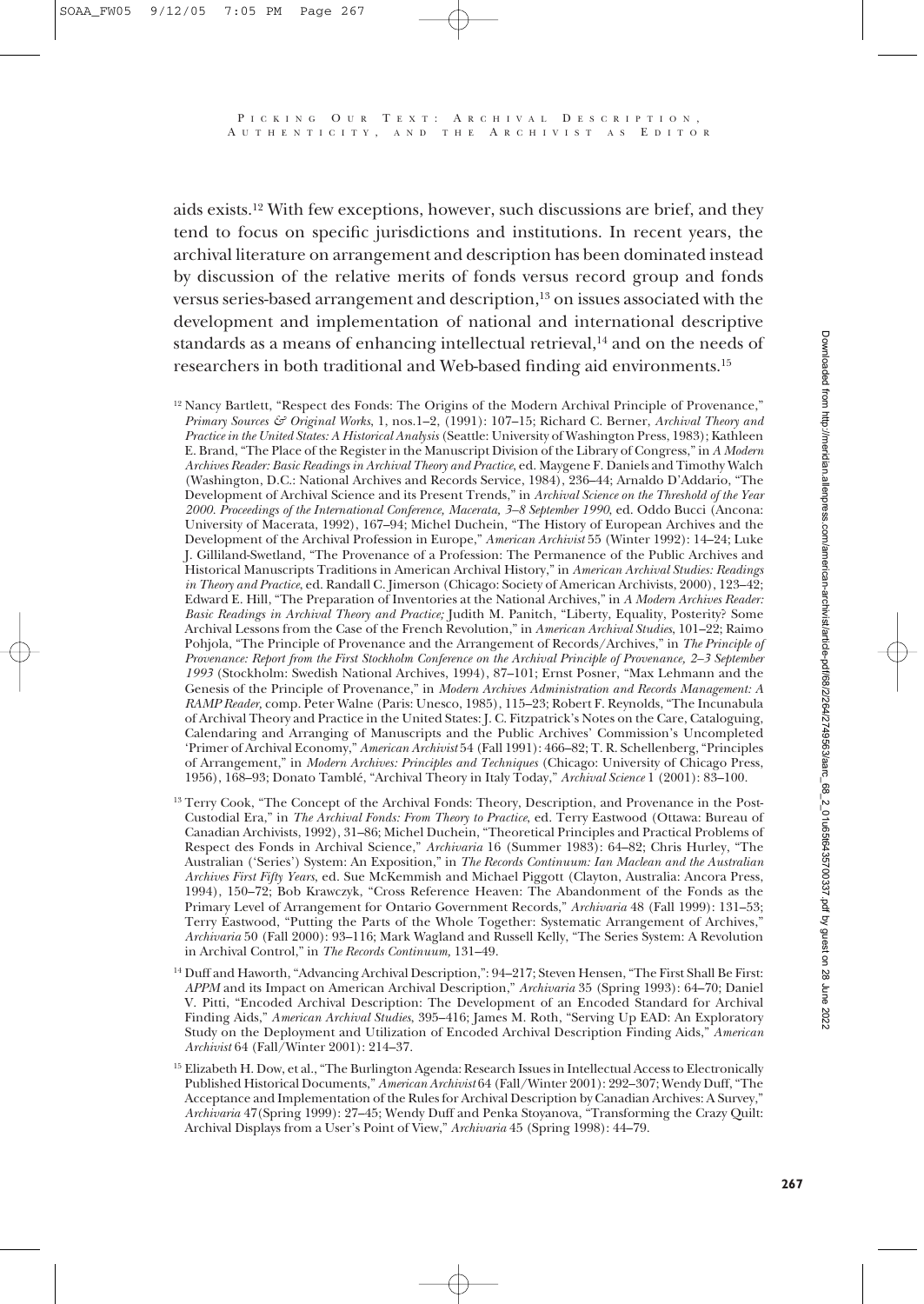Recent archival literature addressing the implications of postmodern thinking on archival theory and practice implicitly recognizes the need for an in-depth examination of the relationship between authenticity and archival description. Such literature—which emphasizes the historically contingent and constructed nature of archival theory—calls for archivists to revisit the terms of archival theory and practice in light of postmodern thinking,16 to reexamine the principles and assumptions underpinning archival arrangement and description,<sup>17</sup> and to reimagine the nature and purpose of finding aids.<sup>18</sup> But to date there has not been any in-depth investigation of the historically contingent and constructed nature of archival arrangement and description within and across different jurisdictions. Nor has there been any investigation of the precise nature of the link between archival description and authenticity.

#### **The Link between Archival Description and Textual Criticism**

One means of exploring the link between archival description and authenticity is through a comparison of archival description and textual criticism.19 The archivist's work in arranging and describing records is analogous in many respects to the work performed by traditional textual critics in preparing a scholarly edition for publication. This is not surprising since both archivists and textual critics

<sup>16</sup> Terry Cook, "Archival Science and Postmodernism: New Formulations for Old Concepts," *Archival Science* 1 (2001): 3–24; Terry Cook, "Fashionable Nonsense or Professional Rebirth: Postmodernism and the Practice of Archives," *Archivaria* 51 (Spring 2000): 14–35; Terry Cook, "What Is Past Is Prologue: A History of Archival Ideas Since 1898, and the Future Paradigm Shift," *Archivaria* 43 (Spring 1997): 17–63; Verne Harris, "On (Archival) Odyssey(s)," *Archivaria* 51 (Spring 2000): 2–13; Terry Cook, "Claiming Less, Delivering More: A Critique of Positivist Formulations on Archives in South Africa, *Archivaria* 44 (Fall 1997): 132–41; Eric Ketelaar, "Tacit Narratives: The Meaning of Archives," *Archival Science* 1 (2001): 131–41; Preben Mortensen, "The Place of Theory in Archival Practice," *Archivaria* 47 (Spring 1999): 1–26; Tom Nesmith, "Still Fuzzy, But More Accurate: Some Thoughts on the 'Ghosts' of Archival Theory," *Archivaria* 47 (Spring 1999): 136–50.

<sup>17</sup> Brien Brothman, "Orders of Value: Probing the Theoretical Terms of Archival Practice," *Archivaria* 32 (Summer 1991): 78–100; Peter Horsman, "The Last Dance of the Phoenix, or The Re-discovery of the Archival Fonds," *Archivaria* 54 (Fall 2002): 1–23; Peter Horsman, "Taming the Elephant: An Orthodox Approach to the Principle of Provenance," in *The Principle of Provenance*, 51–63; Peter Horsman, "Dirty Hands: A New Perspective on the Original Order," *Archives and Manuscripts* 27 (May 1999): 42–53; Laura Millar, "The Death of the Fonds and the Resurrection of Provenance: Archival Context in Space and Time," *Archivaria* 53 (Spring 2002): 1–15; Joan Schwartz, "Coming to Terms with Photographs: Descriptive Standards, Linguistic 'Othering,' and the Margins of Archivy," *Archivaria* 54 (Fall 2002): 142–71.

<sup>18</sup> Wendy Duff and Verne Harris, "Stories and Names: Archival Description as Narrating Records and Constructing Meanings," *Archival Science* 2 (2002): 263–85; Michele Light and Tom Hyry, "Colophons and Annotations: New Directions for the Finding Aid," *American Archivist* 65 (Fall/Winter 2002): 216–30; Elizabeth Yakel, "Archival Representation," *Archival Science* 3 (2003): 1–25.

<sup>19</sup> Simply defined, textual criticism is the "comparison of a particular text with related materials in order to establish [its] authenticity." This definition may be found in the Wordnet database at http://wordnet.princeton.edu/perl/webwnat. In this article, the kinds of texts that are the basis for the discussion of textual criticism are literary ones, such as John Milton's *Paradise Lost* or James Joyce's *Ulyssses*.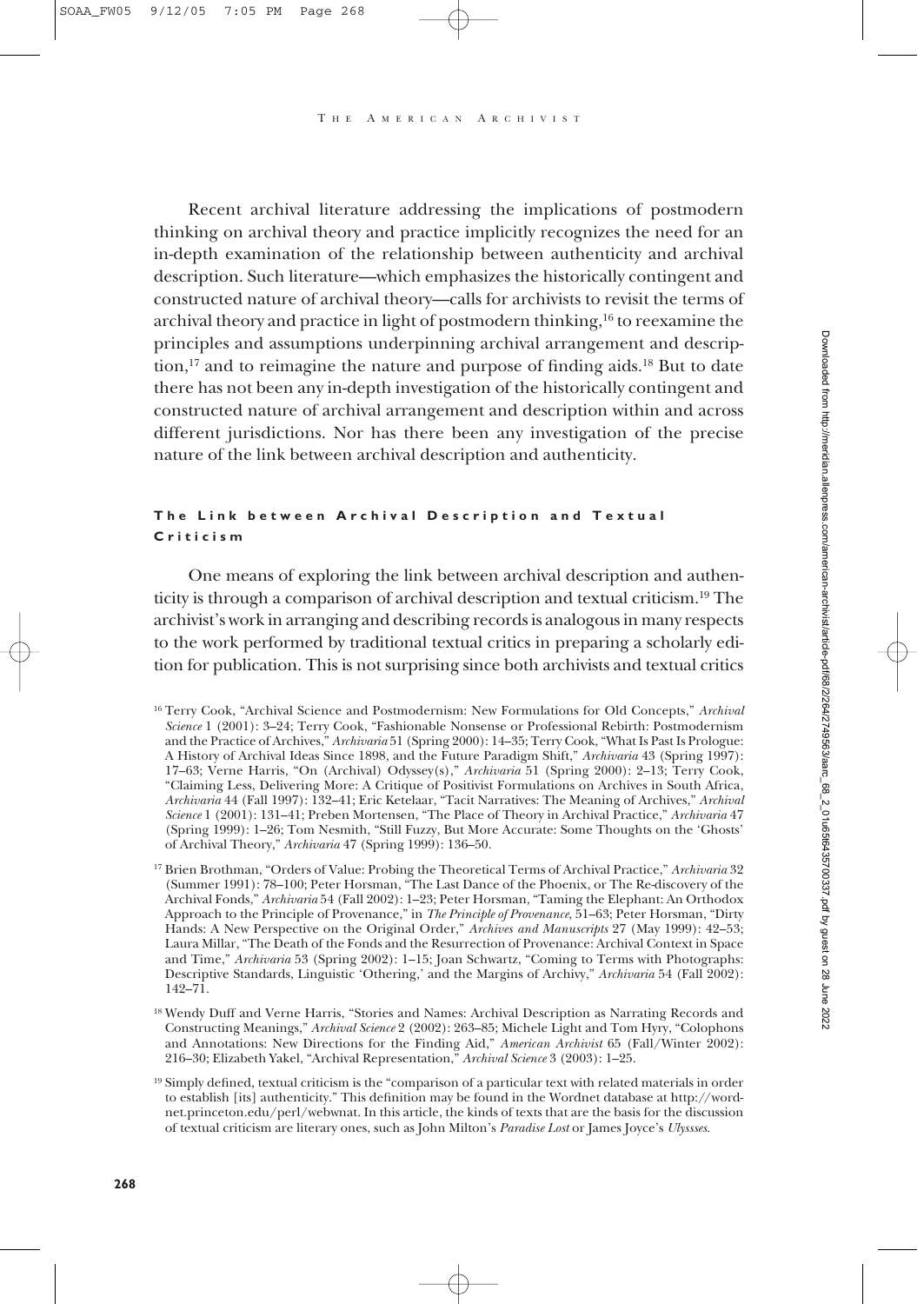carry out their work using methodologies rooted in a shared tradition of philological criticism, albeit different branches. Within the tradition of Anglo-American textual scholarship, textual criticism concerns itself with the transmission of texts and the consequences for their authenticity. The task of the textual critic is to establish, from among the many variants of a text, a fixed, definitive one and to contextualize it through the preparation of a critical apparatus that contains notes and commentary on the text, the history of its variants, as well as the chronology of the author's life and works.20 Margareta de Grazia maintains that, although the critical apparatus may seem to be

... merely a useful tool for an informed and responsible reading, it in fact specifies a text's ontology and epistemology: what it is (and is not), how it may be known (and not known). In determining the text's identity, the apparatus predisposes the reader to specific modes of reading and understanding. Its bracketing preliminaries and appendices and its interpenetrating notes encode the rules by which the content is to be valued and understood. As its epistemology suggests, an apparatus is not simply curatorial. It is preparatory: it prepares the text for the reader by submitting it to certain procedures, and it prepares the reader for the text by equipping him or her with certain kinds of information. Hence this preparation shapes both the textual object to be delivered and the cognitive spaces into which it is to be received.<sup>21</sup>

The traditional textual critic's efforts to restore a text as closely as possible to its original, authentic form mirrors the archivist's efforts to identify and represent the original order of a body of records through arrangement.<sup>22</sup> Similarly, the critical apparatus that supports and frames the authority and meaning of the text is analogous to the archival description of a fonds, which supports and frames the meaning of the fonds by documenting the origins, history, and custody of the records, the activities they reflect, and their substance. In the same way that the critical apparatus provides the grounds for trusting the editor's representation of a text, archival description provides the grounds for trusting the archivist's representation of a fonds through arrangement.

<sup>20</sup> See, for example, Fredson Bowers, "Greg's 'Rationale of Copy-Text' Revisited," *Studies in Bibliography* 31 (1970): 90–161; W. W. Greg, "The Rationale of Copy-Text," *Studies in Bibliography* 3 (1950): 19–36; G. Thomas Tanselle, *A Rationale of Textual Criticism* (Philadelphia: University of Pennsylvania Press, 1989).

<sup>21</sup> Margreta de Grazia, *Shakespeare Verbatim: The Reproduction of Authenticity and the 1790 Apparatus* (Oxford: Clarendon Press, 1991), 11–12.

<sup>&</sup>lt;sup>22</sup> A basic difference between the work of the textual critic and that of the archivist is that the textual critic attempts to restore a text to its original, authentic form by comparing different versions of texts; in principle the archivist deals with only one version of a fonds. This difference, however, is one of means not ends: the original, authentic form of a text is the one that best reflects the intentionality of the author; the original order of a body of records is the one that best reflects the intentionality of the fonds creator. Both the textual critic and the archivist aim to establish intentionality by reasoning from the relevant evidence; the difference is that they do not necessarily base their reasoning on the same kind of evidence. Moreover, while an archivist does not deal with different versions of a fonds, she does deal with different possible orders of a fonds and must choose the one that best reflects the intentionality of its creator.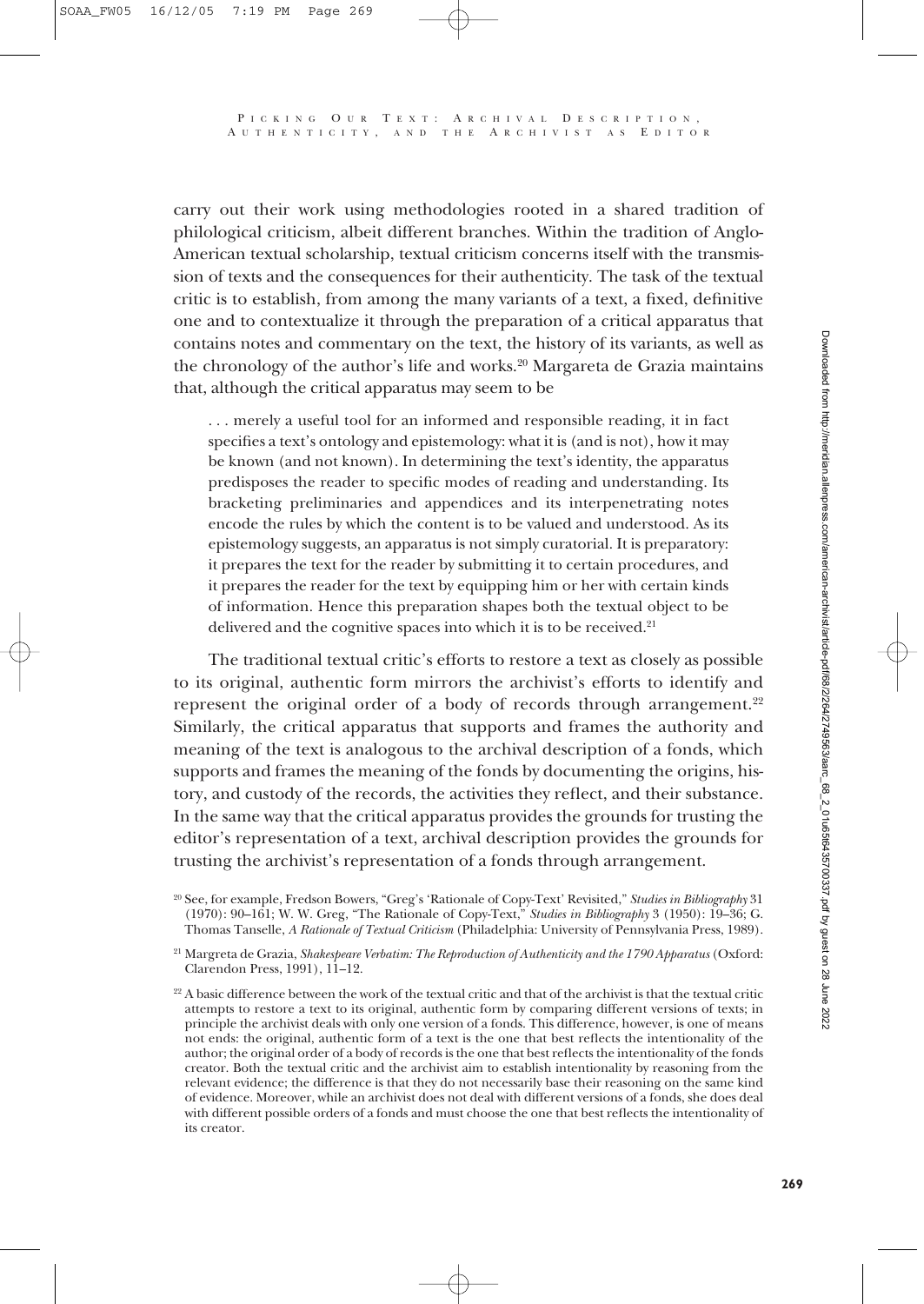The analogy may be extended further if we consider that both traditional textual critics and archivists are concerned with the relationship between material parts and imaginary wholes. The representation of a text provided by a scholarly edition is an abstraction: often the original text has perished and what survives are a number of derived forms or states of the text out of which the textual critic constructs an "ideal" text, that is, the one that embodies most completely the author's final intentions. So, for example, out of the multiple working drafts, author-emended typescripts, and proofs of Joyce's *Ulysses*, the editor constructs the "uncorrupted" authorial text, the essential *Ulysses*. The representation of the fonds provided by archival arrangement and description is similarly abstract: the fonds as a whole no longer exists $2<sup>3</sup>$  and what remains are the fragments that have survived, either by accident or design, out of which the archivist attempts to construct some semblance of a whole. The analogy is even more pointed in the case of electronic records where, arguably, we are always dealing with derived states of the records.24

Over the past decade, traditional textual criticism and the editorial theory underpinning it have been subjected to critical scrutiny. Recent textual scholarship argues for a more complex and nuanced formulation of editorial theory, one that emphasizes the historically contingent and constructed nature of texts and the critical apparatus that supports them. Increasingly, textual editors are coming to realize that textual scholarship "cannot hope . . .to recover an ideal text. . .but only increase the self-awareness and internal consistency of the choices that [editors] make in constituting the [text] for [their] own time."25 This scholarship has resulted in a reexamination and expansion of traditional editorial theory26 and exercised a substantial influence on the way on-line scholarly editions are envisaged $27$  and prepared.<sup>28</sup>

<sup>&</sup>lt;sup>23</sup> It could be argued that a fonds never did exist at any given moment in time and space. See Horsman, "Last Dance of the Phoenix," 1–23.

<sup>&</sup>lt;sup>24</sup> See, for example, Ken Thibodeau, et al., "Trusting to Time: Preserving Authentic Records in the Long Term," in *The Long Term Preservation of Authentic Electronic Records: The Findings of the InterPARES Project*, ed. Luciana Duranti (San Miniato, Italy: Archilab, 2005), 106.

<sup>25</sup> George Bornstein, "Introduction," in *Palimpsest: Editorial Theory in the Humanities*, ed. George Bornstein and Ralph G. Williams (Ann Arbor: University of Michigan Press, 1993), 2. See also Ralph Williams, "I Shall Be Spoken: Textual Boundaries, Authors, and Intent," in *Palimpsest*, 45–66; D. C. Greetham, *Theories of the Text* (Oxford: Oxford University Press, 1999).

<sup>26</sup> See, for example, De Grazia, *Shakespeare Verbatim*; Greetham, *Theories of the Text;* Joseph Grigely, *Textualterity: Art, Theory, and Textual Criticism* (Ann Arbor: University of Michigan Press, 1995); D. F. McKenzie, *Bibliography and the Sociology of Texts* (Cambridge: Cambridge University Press, 1999).

<sup>27</sup> See, for example, Richard J. Finneran, ed., *The Literary Text in the Digital Age* (Ann Arbor: University of Michigan Press, 1996); Jerome McGann, *Radiant Textuality: Literature after the Word Wide Web* (New York: Palgrave, 2001); Jerome McGann, *The Textual Condition* (Princeton, N.J.: Princeton University Press, 1991); Jerome McGann, *A Critique of Modern Textual Criticism* (Chicago: University of Chicago Press, 1983).

<sup>28</sup> See, for example, *The William Blake Archive,* http://www.blakearchive.org/; *The Complete Writings and Pictures of Dante Gabriel Rossetti: A Hypermedia Research Archive,* http://www.rossettiarchive.org/ index.html; *Henrik Ibsen's Writings (HIW*), http://www.ibsen.uio.no/his/hjemmeside/english.html.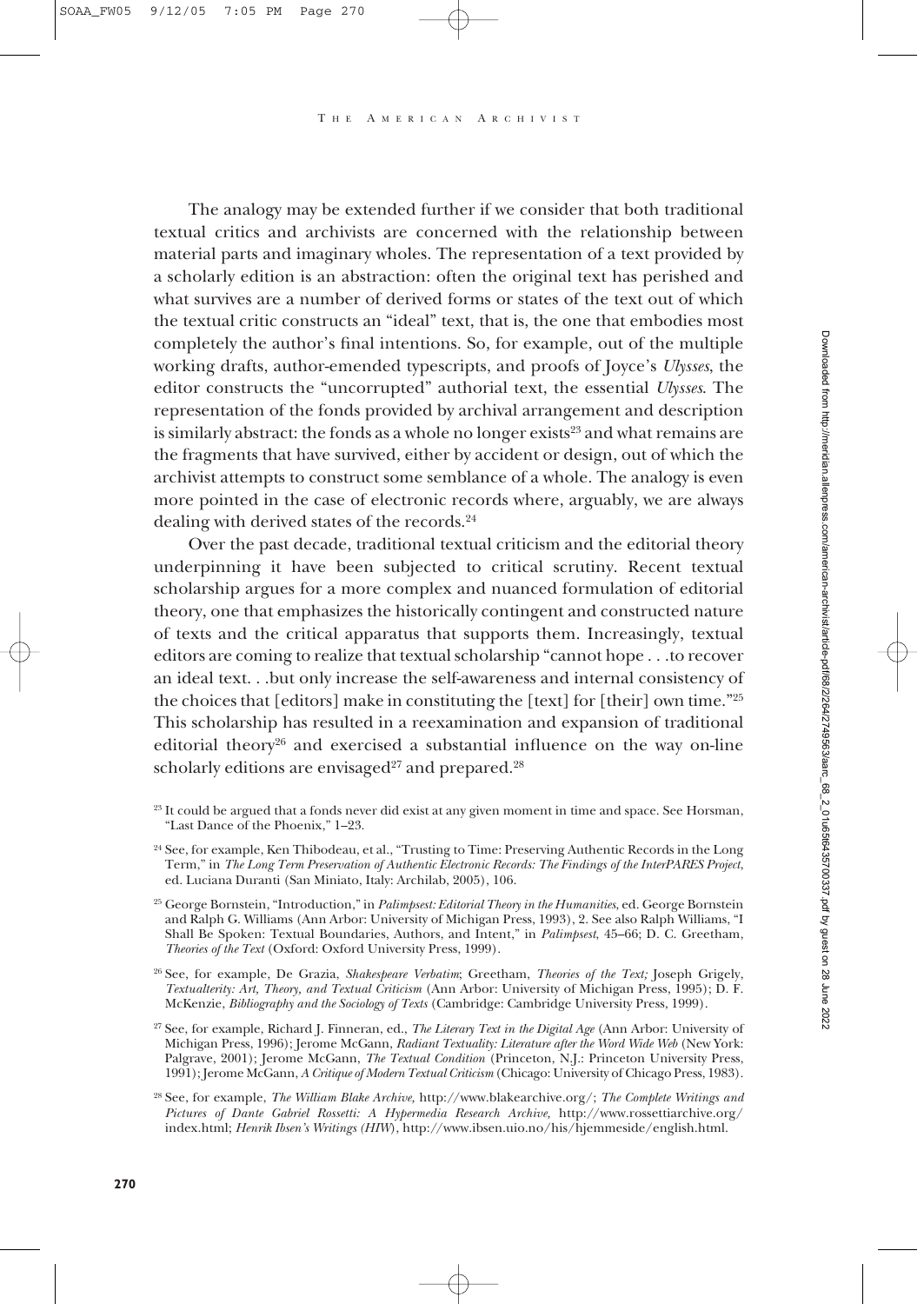The issues of what a critical apparatus does and does not contain, what can and cannot be reconstructed from the surviving evidence, and the nature and limits of representation are relevant to the theory and practice of archival arrangement and description. Indications may be found in the postmodern archival literature scrutinizing the traditional principles of provenance and original order<sup>29</sup> as well as in the contemporary archival debates concerning fonds- versus series-based arrangement and description<sup>30</sup> which are, essentially, debates over the nature and limits of an archival representation of a body of records. What remains to be explored are the implications of the connection between textual criticism and archival description: how might it shape our understanding of description as the archivists' "apparatus of authenticity"?

#### **Archival Description as the Archivists' "Apparatus of Authenticity": Three Lines of Research Inquiry**

Three lines of inquiry emerge from a comparison of archival description and textual criticism: 1) the link between archival description and authenticity and its implications for the role of the archivist; 2) the nature of finding  $aids<sup>31</sup>$ as socio-historical texts; and 3) models for archival description that might emerge from the first two lines of inquiry. This section will look at these lines of inquiry and identify, in a preliminary way, the kinds of research questions suitable for exploration within each line.

## *1. The link between archival description and authenticity and its implications for the role of the archivist*

Although the link between archival description and authenticity has yet to be explored in a systematic way, it may be inferred from the foundational principles of archival science, specifically, the principle of provenance, which states that the records of a given creator should not be mixed with those of other creators, and the principle of respect for original order, which stipulates that records should be kept in the order in which they were maintained by the

 $29$  See footnotes 16, 17, and 18 above.

<sup>30</sup> See footnote 13 above.

<sup>&</sup>lt;sup>31</sup> Examples of the kinds of finding aids that, historically, may be considered to have served an authenticating function, either explicitly or implicitly, are inventories, registers, and calendars. Such instruments are the products of extensive research into the history of a creator and its records, and their primary purpose is to provide researchers with the intellectual means of understanding and interpreting those records. Such purpose is quite distinct from that served by other types of archival finding aids, such as indexes and lists, which are designed primarily to provide researchers with a means of identifying and physically locating records. In this article, the term "finding aids" refers specifically to historical and contemporary descriptive instruments that aim to accomplish the former purpose, rather than the latter one.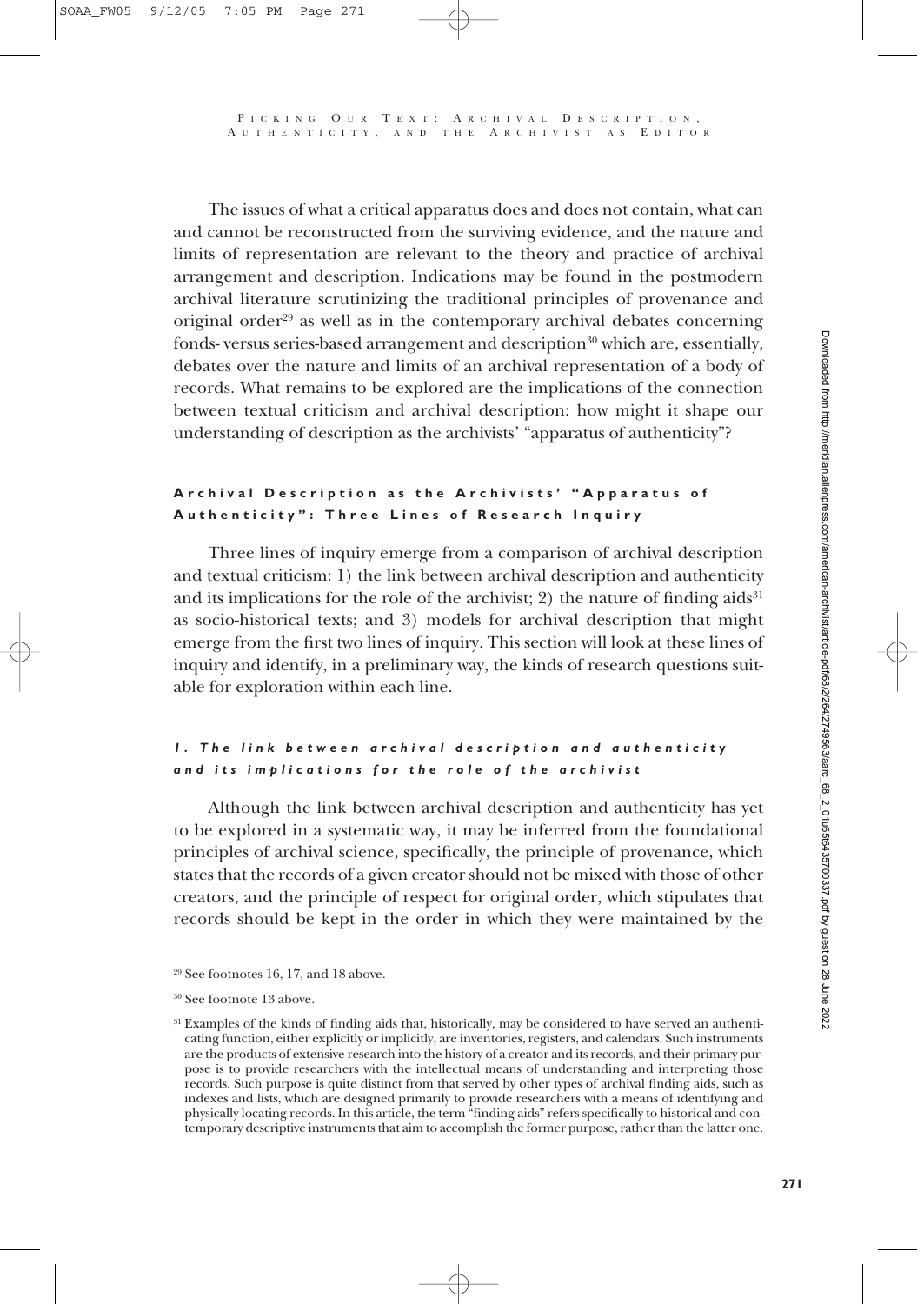creator. The first principle is directed toward protecting the unique identity of fonds, while the second aims to protect the integrity of the relationships between and among its parts.

These principles of archival arrangement also underpin archival description, the function of which is to communicate the original order of the fonds and the history of the records and their creator over time. By documenting the circumstances of the records' creation and use, archival description aims to stabilize and perpetuate the relationships between and among those records at the point at which they enter archival custody. In this manner, it is argued, archival description serves as a collective attestation of the authenticity of a fonds.32

In connecting archival description to authenticity we are also implicitly connecting it to archival accountability and, specifically, to the role of archivists as trusted custodians of the records in our care. If we consider accountability to be the obligation of a delegate to account for his or her actions, archival description is an important and public means by which we render an account of our actions with respect to the records in archival custody; the persons to whom the account is rendered are the users and owners of those records, both present and future. Archivists explain the records—and the additions or changes to them over time—to demonstrate to all interested persons that we have protected their authenticity.

Undoubtedly, we leave ourselves open to criticism by making our actions more transparent. But if we accept that there is a case to be made for linking archival description to authenticity, then this vulnerability is as it should be. Just as textual criticism involves conscious and deliberate decisions about the representation of texts, archival description involves conscious and deliberate decisions about the representation of archival documents. And because description constitutes the frame of reference that shapes the meaning and significance of those documents, archivists are obliged to render an account of our role and responsibility in the process of our representation.

Rendering an account of the archivists' role means, among other things, making that role visible. In textual editing circles this is sometimes referred to as "laying bare the device." For archivists it means surrendering our role as invisible and omniscient narrators and accepting that we are among the characters in the story told through our descriptions. The question is: What are some of the specific ways in which archivists might lay bare the device for the benefit of users? One means that has been proposed by Michele Light and Tom Hyry is to add a colophon to finding aids. In book printing, the colophon takes the form of an inscription at the end of a book that provides information about the book's production, identifies the names and roles of its chief physical creators; it may

<sup>32</sup> See footnote 31 above.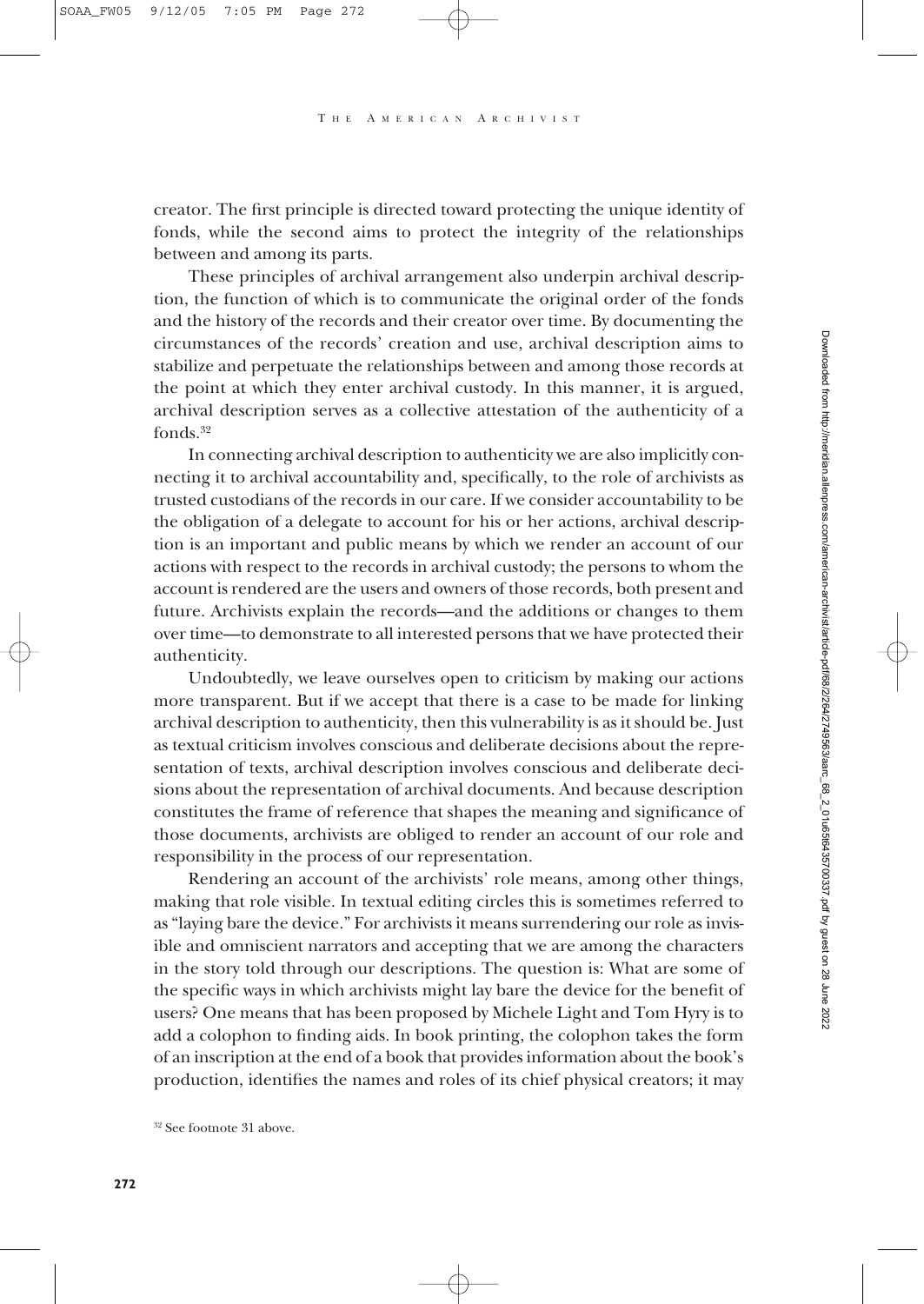also include "personal comment from the craftsman who made it."33 Light and Hyry suggest that archivists could use a finding aid colophon to record information about the records' chain of custody, the kinds of choices made by the archivist in the course of appraising, arranging, and describing those records, as well as information about the archivist and her perspective on the records.<sup>34</sup>

A UTHENTICITY , AND THE A RCHIVIST AS E DITOR

Of course, some of this information is already taken into account by the existing standards for archival description. Custodial history, for example, is an element of description in the American, Canadian, and international data content standards.35 The American and international standards include elements relating to appraisal,<sup>36</sup> as well as a description control area that is used to record the date the description was originally prepared and subsequently revised, the archivist responsible for preparing or revising it, the sources used in its preparation, and so on. $37$  As the authors point out, however, what is unique about the colophon is that it "represent[s] a self-conscious perspective that acknowledges the processor's role in shaping a collection and presenting a specific view of it to patrons. It signifies an approach that may call a researcher's attention to the mediating 'I' present in the finding aid and the materials it describes."38 For this reason, it is worth examining in more depth the kind of information appropriate for inclusion in a colophon and whether and how that information might differ from information found within the description proper.

Laying bare the device also implies paying closer attention to the use of language in archival description. More often than not a description of a body of records is constructed out of incomplete fragments of evidence; archivists weave those fragments together to create an integrated, coherent narrative. In so doing we may be creating a misleading impression of completeness. How do we signal to users the gaps in our knowledge? An approach advocated by Carlo Ginzburg in the context of writing historical narratives is to use conditional phrases such as "perhaps" and "may have been." Ginzburg sees the use of conditional phrases and speculative language as a means by which the historian alerts the reader to the critical difference between "hard evidence" and "a space of historical possibilities." He compares this approach "to modern art-restoration techniques,

<sup>33</sup> Light and Hyry, "Colophons and Annotations," 223.

<sup>34</sup> Light and Hyry, "Colophons and Annotations," 223.

<sup>35</sup> See, for example, Bureau of Canadian Archivists Planning Committee on Descriptive Standards, *Rules for Archival Description,* rule 1.7C (Ottawa: Bureau of Canadian Archivists, 1992–continuing); *Describing Archives: A Data Content Standard* (Chicago: Society of American Archivists, 2004), rule 5.1; International Council on Archives, *ISAD(G): General International Standard Archival Description,* rule 3.2.3.

<sup>36</sup> *Describing Archives*, rules 5.2 and 5.3; *ISAD(G)*, rule 3.3.2.

<sup>37</sup> *Describing Archives*, rule 8.1; *ISAD(G)*, rule 3.7.

<sup>38</sup> Light and Hyry, "Colophons and Annotations," 225–26.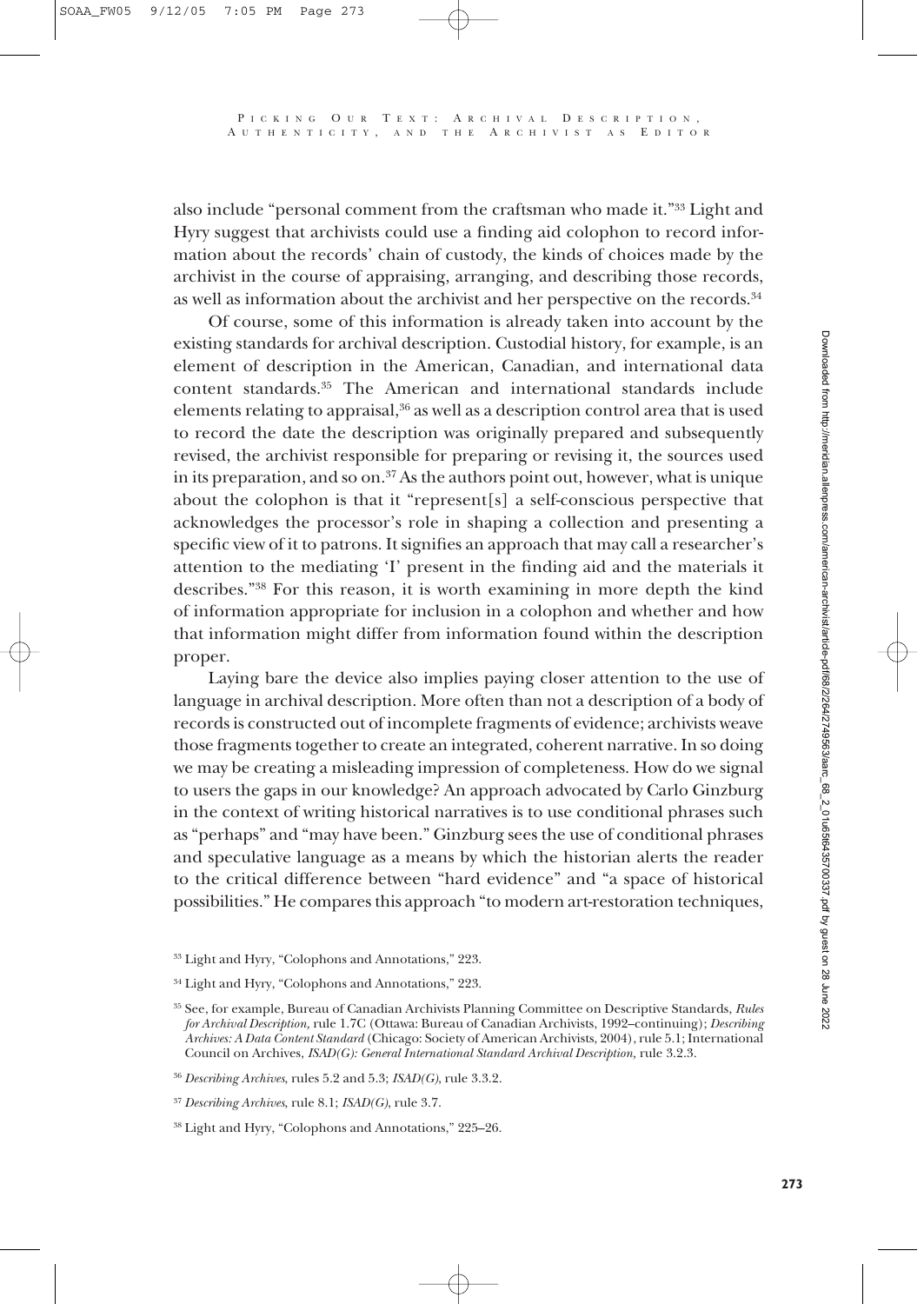like the so-called *rigatino*, in which the lacunae in the painted surface are emphasized by fine hatches instead of concealed by repainting, as they were in the past."39 In the context of archival description the questions that present themselves are: How would we characterize our written narratives? What authority do they convey? Do they communicate, either explicitly or implicitly, the difference between hard evidence and a space of historical possibilities? Do they tell the user what the archivist does not know as well as what she does know?

## *2. Understanding archival finding aids as socio-historical texts*

The second line of inquiry stems from the recognition that finding aids, like scholarly editions, are not simply neutral tools for facilitating research. They are cultural texts, historically situated in time and place. They are shaped by particular ideologies and intentionalities, which in turn shape what they include and exclude, what they emphasize and what they ignore. The social construction of finding aids is an aspect of archival history that deserves further investigation. What currents of thought in the profession and society as a whole do they reflect? What audiences are they directed toward? To what extent does their mode of dissemination affect their content and structure? How have they changed over time and how do they compare across institutions and across cultures?

Pursuing this line of inquiry may force us to rethink or at least refine our understanding of the stability of archival descriptions. The prevailing notion of archival description as a means of providing a collective attestation of authenticity for a body of records is predicated on its role in stabilizing records once they cross the threshold into archival custody. But how stable are the representations themselves? Over the past decade many archival institutions have undertaken retrospective conversions of finding aids to conform to new concepts of arrangement, for example, conversion from record group to fonds and from fonds to series, which has resulted in a reinterpretation of what constitutes a recognizable totality of records. We have also witnessed the conversion of descriptions to conform to national and international standards, $40$  which has resulted

<sup>39</sup> Carlo Ginzburg, "Checking the Evidence: The Judge and the Historian," in *Questions of Evidence: Proof, Practice, and Persuasion across the Disciplines*, ed. James Chandler, Arnold I. Davidson, and Harry Harootunian (Chicago: University of Chicago Press, 1994), 301.

<sup>40</sup> See, for example, Bureau of Canadian Archivists, *Rules for Archival Description [RAD]; Describing Archives: A Data Content Standard*; Encoded Archival Description Working Group of the Society of American Archivists and the Network Development and MARC Standards Office of the Library of Congress, *Encoded Archival Description: Tag Library: Version 2002,* EAD Technical Document, No. 2 (Chicago: Society of American Archivists, 2002); *ISAD(G): General International Standard Archival Description*; International Council on Archives, *ISAAR (CPF): International Standard Archival Authority Record for Corporate Bodies, Persons and Families*, 2nd ed. (Australia, 2003).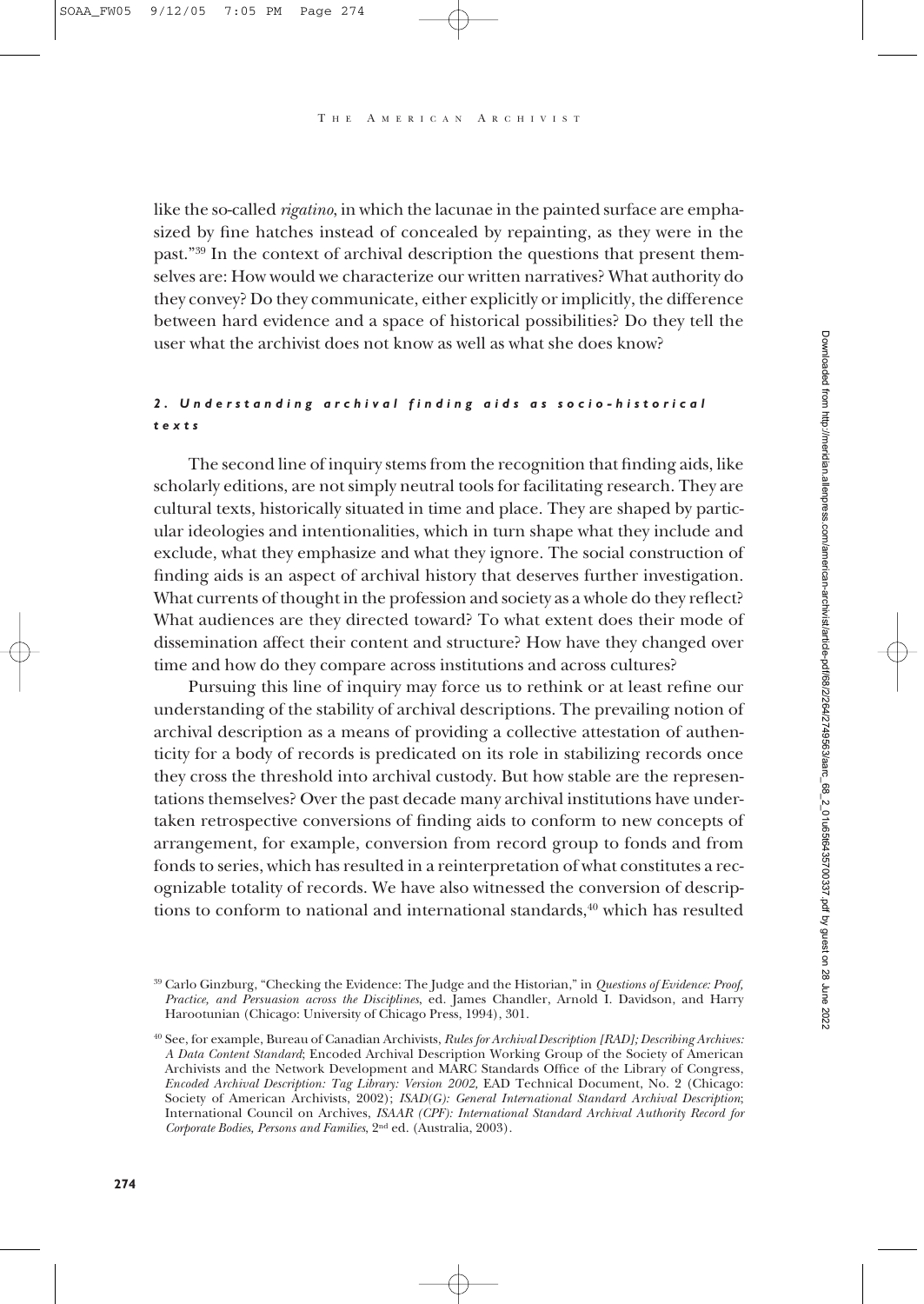in the reinterpretation of the necessary and sufficient elements of description. Viewed from the perspective of these conversions, it seems clear that archival description reflects, not one defining moment in the life of the records once they enter archival custody, but multiple defining moments. The question is, what effect do such conversions have on the representation of a body of records and, specifically, on the representation of the identity and integrity of those records?

One means of investigating the effect of such conversions is to trace the evolution of finding aids prepared for particular bodies of records in order to answer the following questions: What descriptive elements have contributed to communicating the records' identity and integrity? How have these elements changed over time? How are rearrangements of the intellectual order of a body of records in response to changes in criteria for determining the boundaries of a descriptive unit accounted for in finding aids? What specific impact has the emergence of technology-related standards such as the Machine-Readable Cataloging Format (MARC) and Encoded Archival Description (EAD) exercised on the breadth and depth of detail of on-line archival descriptions? Nicholson Baker has pointed out significant losses in the breadth and depth of descriptive and subject cataloging that occurred when library card catalogs were converted to on-line catalogs.41 Are we witnessing similar losses as traditional finding aids are converted to the EAD format? If so, are any of those losses associated with elements that communicate the records' identity and integrity?

Elizabeth Yakel's examination of finding aids to records located in the Bentley Historical Library suggests that such conversions have resulted in both losses and gains.42 By tracing the evolution of a number of finding aids, she demonstrates how changes to their form and content over time have brought about subtle shifts in the records' meaning. Her study provides a useful starting point for a more in-depth analysis of the effect of converting finding aids on the representation of the identity and integrity of a body of records.

## *3. Models of archival description that emerge from the first two lines of inquiry*

The third line of inquiry concerns potential models for an archival descriptive system that might emerge from the first two lines of inquiry and, specifically, from a deeper understanding of the relationship between and among description, authenticity, and archival accountability. The discussion that follows is necessarily speculative; its primary aim is to suggest some of the possible features

<sup>41</sup> Nicholson Baker, "Discards," in *The Size of Thoughts: Essays and Other Lumber* (New York: Vintage, 1996), 125–81.

<sup>42</sup> Elizabeth Yakel, "Archival Representation," *Archival Science* 3 (2003): 10–24.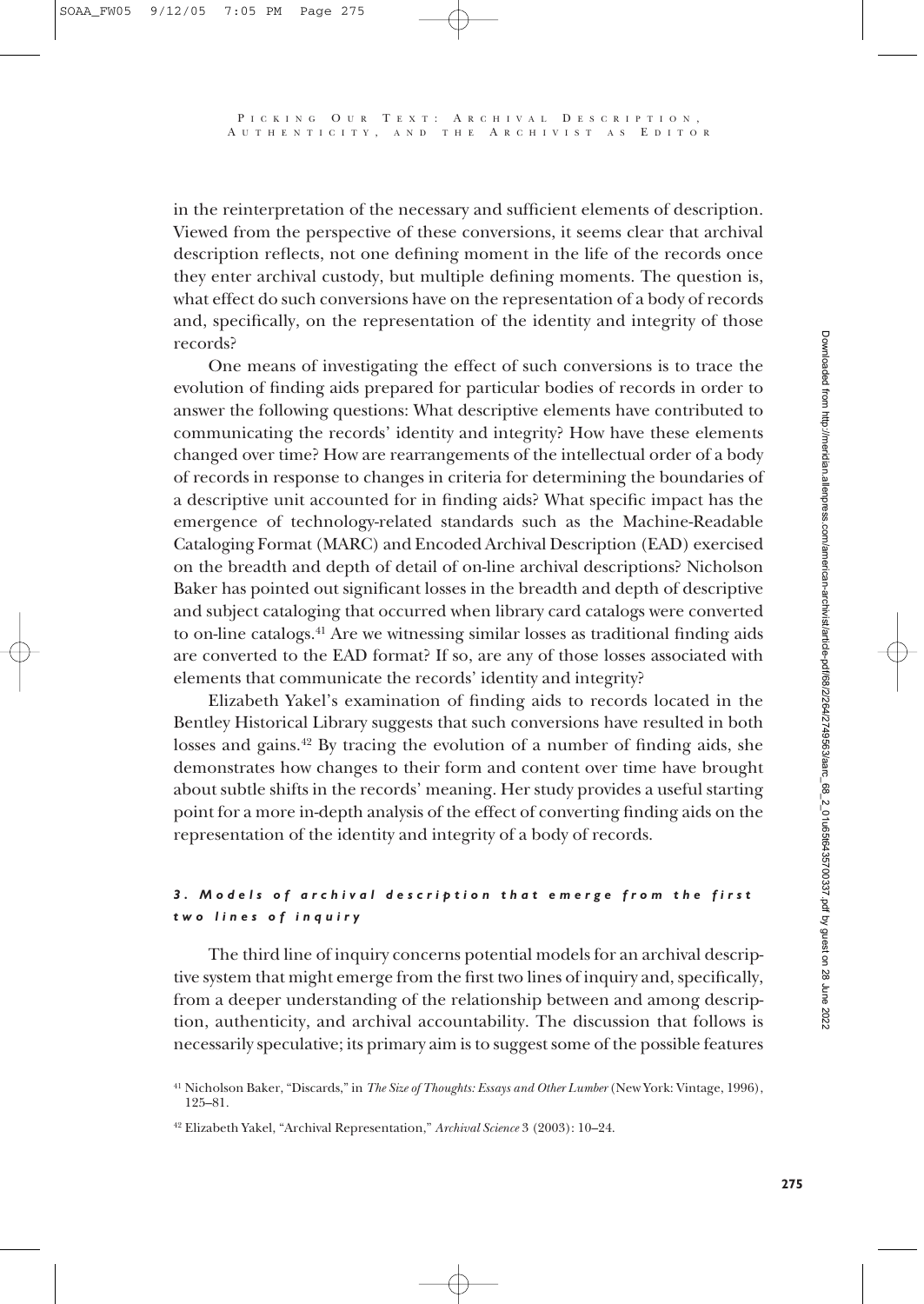T H E A MERICAN A RCHIVIST

of one such model, which draws on the theory and practice of the new textual scholarship and the potential of the World Wide Web.

The new textual scholarship reflects a shift in orientation away from traditional eclectic editing, in which the editor's efforts focus on restoring a text's intended state, and toward historical editing, in which her efforts focus on preserving a record of different iterations of the text manifest at different times.43 The vision of scholarly editions presented by proponents of historical editing emphasizes variability over fixity of meaning, open-ended representation over closed representation, and the process of editing over its product. Not surprisingly, the World Wide Web is viewed as the ideal vehicle for exploiting this expanded vision and on-line scholarly editions as a promising means of transcending the artificial limits imposed by printed, bounded editions.<sup>44</sup>

The Web is also an ideal vehicle for transcending the artificial limits imposed by current descriptive practices and for exploiting an expanded vision of archival description; one that unseats the privileged status currently accorded to the standards-based finding aid and repositions it as part of a complex network of hyperlinked and interactive documentation relating to the history, appraisal, preservation, use, and interpretation of a body of records over time. Such a network could provide users with multiple pathways to explore, which the user would be free to pursue or ignore. It could also provide users with the opportunity to create new pathways by incorporating spaces in which users are free to contribute additional perspectives and alternative readings on the records and their representation.

Web-based annotations are a specific aspect of hypertext that open up interesting possibilities for creating some of these pathways. As Catherine Marshall describes it:

Annotation is a fundamental aspect of hypertext. In theory, hypertexts grow and change by way of addition—readers respond to hypertexts with commentary, make new connections and create new pathways, gather and interpret materials, and otherwise promote an accretion of both structure and content. In so doing, they crucially augment an existing body of interrelated materials.45

Drawing on the work of Marshall and others, Light and Hyry make the case for incorporating annotation systems into Web-based finding aids as a complement to colophons:

<sup>43</sup> Grigely, *Textualterity*, 84.

<sup>44</sup> Ironically, part of the reinvention of scholarly editions in an on-line environment seems to involve renaming them as "archives." The Blake Archive and the Rossetti Archive, cited above at footnote 28, are two examples of this trend.

<sup>45</sup> Catherine C. Marshall, "Toward an Ecology of Hypertext Annotation," *Proceedings of the Ninth ACM Conference on Hypertext and Hypermedia* (New York: ACM, 1998), 40. Quoted (partially) in Light and Hyry, "Colophons and Annotations," 226.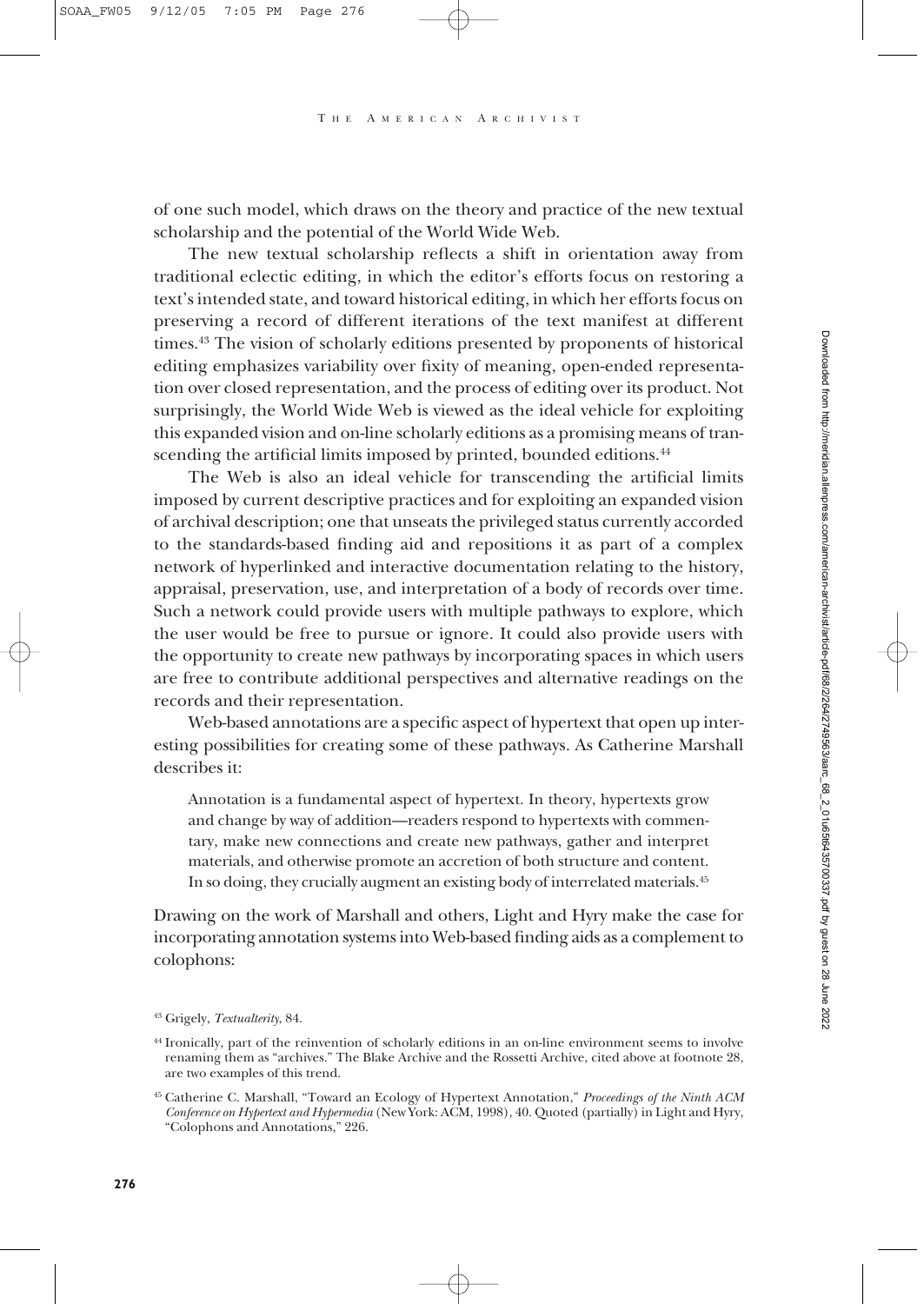While the colophon may self-consciously alert the researcher about the subjective and mediating role of the processor in appraising, arranging, and describing a set of records and recognizes their singular perspective, annotations to finding aids would allow multiple voices to express different perspectives and readings of a collection after processing is complete.46

They cite numerous examples of annotation systems currently available to various communities of users for the purpose of sharing information and commentary about documents.47

At the same time, archivists need to be mindful of the perils of apparently limitless possibilities. As Phillip Doss observes in the context of scholarly editions: "The pitfalls that electronic media present for textual editors consist of the myriad opportunities for digression, which if sufficiently indulged do create the sort of dynamic, nonlinear, global system that is immensely gratifying perceptually, but effectively defeats analytic discourse."48 As a presentation tool, hypertext presents archivists with a new set of choices along with a new set of responsibilities. Given that a hypertext document generates meaning with every linkage, it is critical that, in constructing the pathways for these linkages, we make clear the rationale for each hypertext "leap."49 In other words, it is not enough to create associative links; we need to contextualize them and make their relevance clear to the user.

The need to assist the user in navigating a descriptive network of the kind just described means that likely there is still a place for standards-based description. While it is insufficient as a means of providing an adequate representation of a body of records, that does not mean that such description is irrelevant. Its continuing relevance is based precisely on its linear and predictable structure, which offers a necessary corrective to the associative and serendipitous potential of hypertext. Within a complex and richly detailed network containing myriad forms of documentation in a variety of media, a standards-based description offers the user a stable point of departure and return.

The overarching question to be addressed in pursuing this line of inquiry is: How does such a model specifically support the notion of description as the archivists' apparatus of authenticity? Within that framework, specific questions include: What kinds of documentation could or should be included as hypertext links within the network? How detailed should such documentation be?

<sup>46</sup> Light and Hyry, "Colophons and Annotations," 226.

<sup>47</sup> Light and Hyry, "Colophons and Annotations," 226–27.

<sup>48</sup> Phillip E. Doss, "Traditional Theory and Innovative Practice: The Electronic Editor as Poststructuralist Reader," *The Literary Text in the Digital Age* (Ann Arbor: University of Michigan Press, 1996), 221.

<sup>49</sup> Doss, "Traditional Theory and Innovative Practice, 218–19.